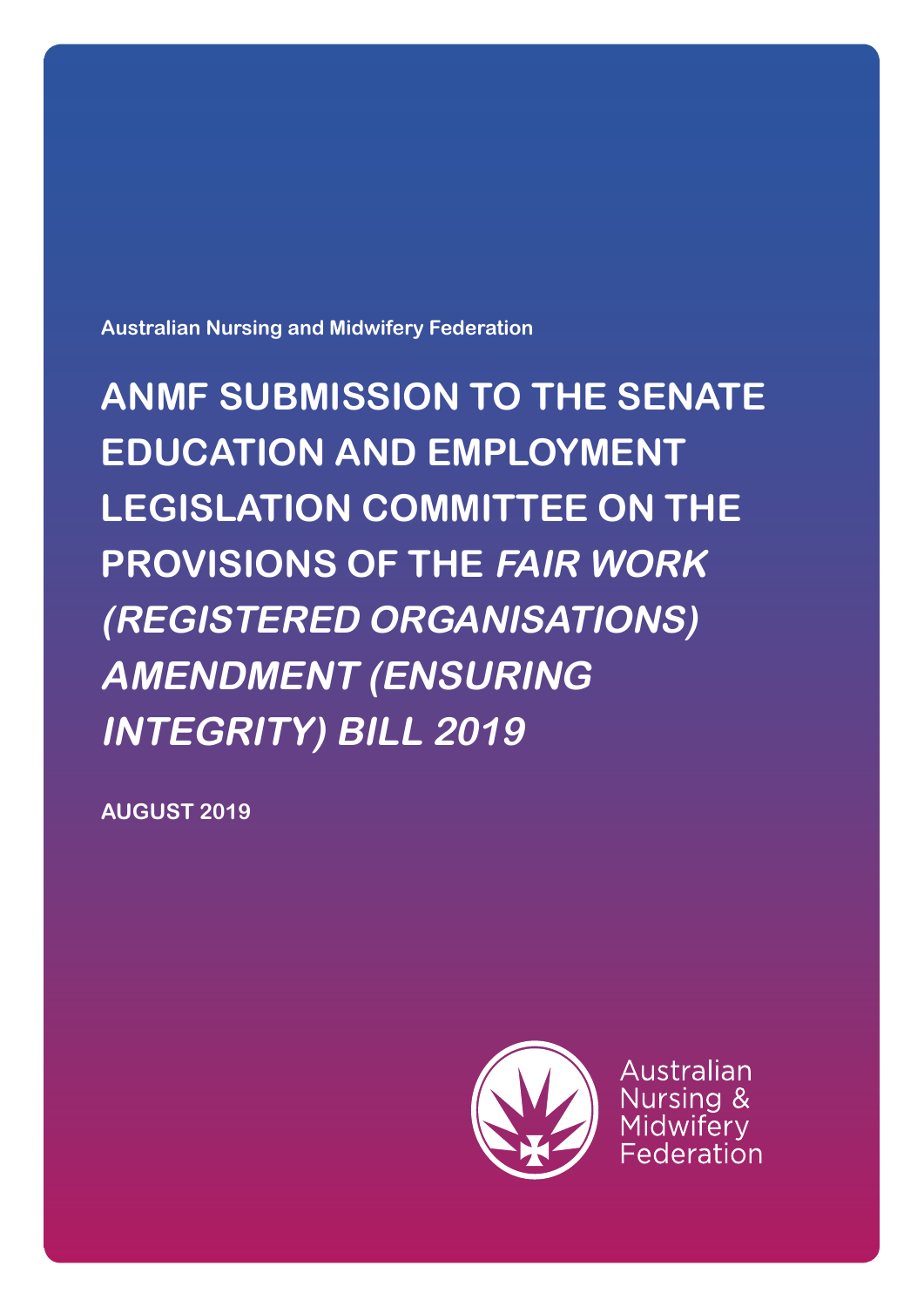

> **Annie Butler Federal Secretary**

**Lori-Anne Sharp Assistant Federal Secretary**

**Australian Nursing and Midwifery Federation Level 1, 365 Queen Street, Melbourne VIC 3000 T: 03 9602 8500 F: 03 9602 8567 E: anmffederal@anmf.org.au W: www.anmf.org.au**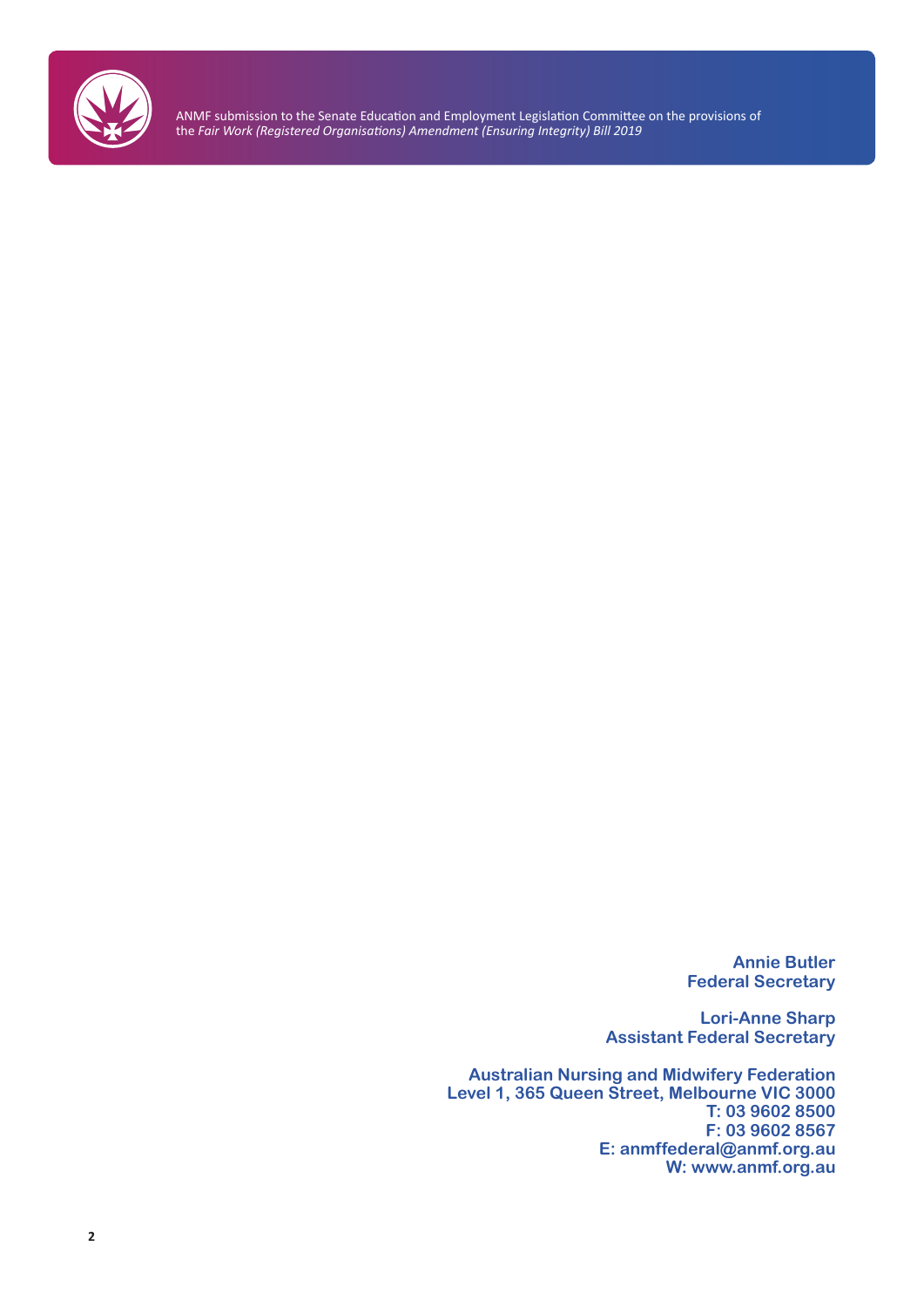

### **INTRODUCTION**

- 1. The Australian Nursing and Midwifery Federation (ANMF) is Australia's largest national union and professional nursing and midwifery organisation. In collaboration with the ANMF's eight state and territory branches, we represent the professional, industrial and political interests of more than 275,000 nurses, midwives and carers across the country.
- 2. Our members work in the public and private health, aged care and disability sectors across a wide variety of urban, rural and remote locations. We work with them to improve their ability to deliver safe and best practice care in each and every one of these settings, fulfil their professional goals and achieve a healthy work/life balance.
- 3. Our strong and growing membership and integrated role as both a trade union and professional organisation provides us with a complete understanding of all aspects of the nursing and midwifery professions and see us uniquely placed to defend and advance our professions.
- 4. Through our work with members we aim to strengthen the contribution of nursing and midwifery to improving Australia's health and aged care systems, and the health of our national and global communities.
- 5. The ANMF thanks the Senate Education and Employment Legislation Committee; (the Committee) for providing this opportunity to comment on the provisions of the *Fair Work (Registered Organisations) Amendment (Ensuring Integrity) Bill 2019* (the Bill).
- 6. We ask the Committee to read our submission in conjunction with that of our peak body, the Australian Council of Trade Unions. The ANMF supports the submissions of the ACTU with respect to the matters not addressed in this submission. The ANMF submission:
	- provides a general response to the Bill
	- responds to Schedule 1: Disqualification from Office
	- responds to Schedule 2: Cancellation of Registration and Alternative Orders
	- Draws attention to the work of the ANMF that may be seriously negatively impacted if the Bill is passed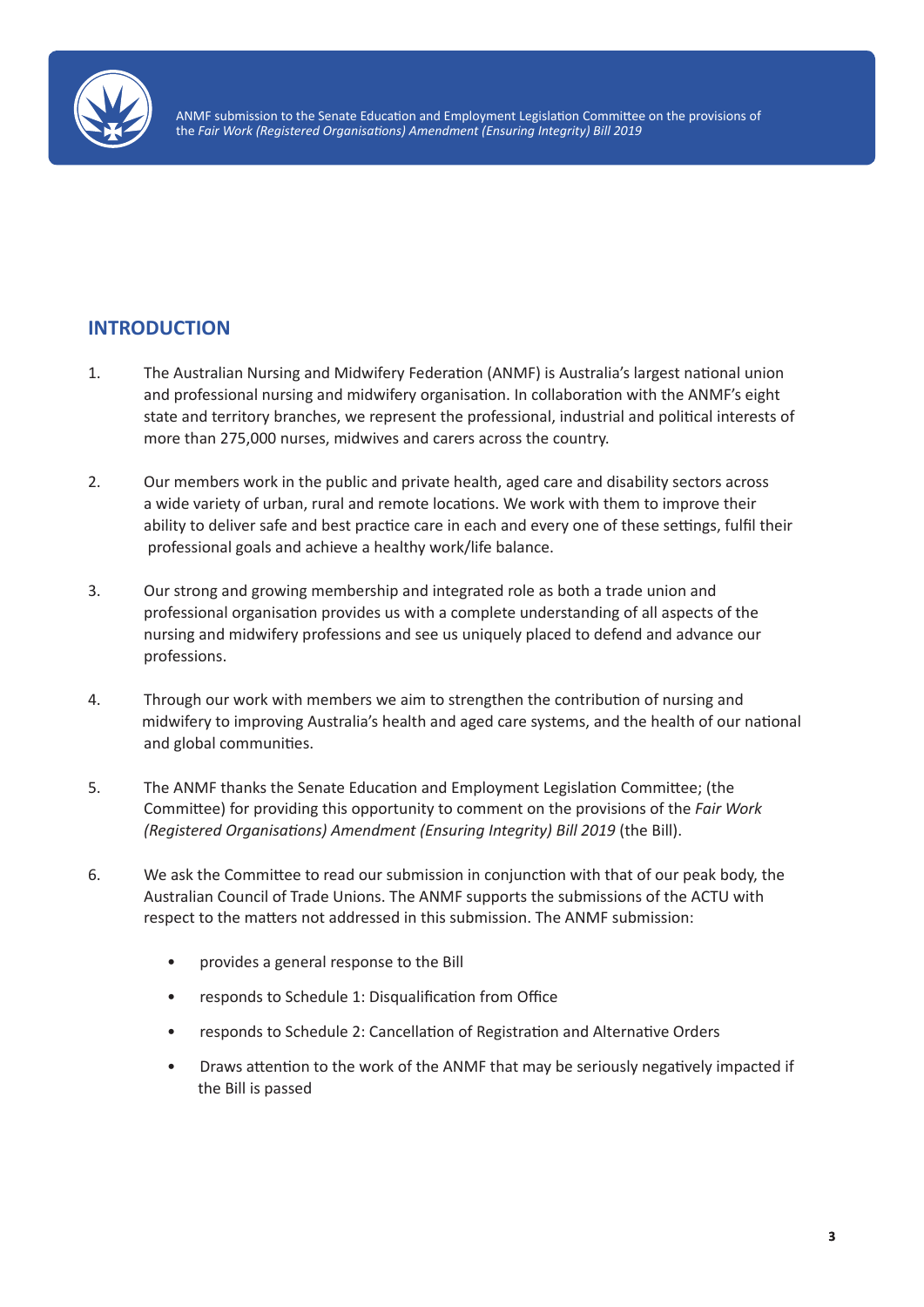

### **GENERAL COMMENTS ON THE BILL**

7. In his second reading speech on the Bill, the Attorney-General, Minister for Industrial Relations and Leader of the House, Christian Porter asserted:

> *'The bill strikes the appropriate balance between ensuring that registered organisations and their officers act with integrity and obey the law, without affecting the vast majority of organisations and their officers that do the right thing and work hard to represent their members and act in their best interest.'1*

- 8. The ANMF submits in the strongest possible terms that it does not agree with the above assertion. On the contrary, the ANMF submits that enacting the Bill would seriously diminish the ability of unions to represent and act for members and consequently poses a significant threat to members' rights to freedom of association and to participate in democratic organisations.
- 9. The ANMF submits, in broad terms, that the Bill is misconceived for a range of reasons.
	- (a) The Bill is politically motivated and is not evidence or policy based. The current regulatory regime applicable to unions is adequate to deal with inappropriate conduct and to ensure integrity of the operation of unions and officers. The motivation for the Bill appears to be to prevent unions from working to protect people at work and improve living standards.
	- (b) The Bill is purported to be comparable to the provisions that apply to companies and company directors. This is not correct; in many instances the Bill imposes more onerous standards than its corporate equivalent or introduces standards and sanctions that have no corporate equivalent.
	- (c) The Bill is inconsistent with international human rights law and is incompatible with Australia's commitments under the ILO's Freedom of Association and Protection of the Right to Organise and Collective Bargaining Convention. The Parliamentary Joint Committee on Human Rights found that every Schedule of the Bill is incompatible with the right to freedom of association.2
	- (d) The Bill fails to provide procedural fairness and natural justice. It creates mandatory obligations on the Court to make certain orders and limits Court discretion. In some instances the onus of proof is reversed and permits orders to be made in the absence of judicial findings. The outcome of these provisions will result in excessive, harsh and potentially discriminatory outcomes.

\_\_\_\_\_\_\_\_\_\_\_\_\_\_\_\_\_\_\_\_\_\_\_\_\_\_

<sup>1</sup> https://parlinfo.aph.gov.au/parlInfo/search/display/display.w3p;query=Id%3A%22chamber%2Fhansardr%2Fce759aa1-47bf-467d-a58b-3bf640990032%2F0085%22

<sup>2</sup> Parliamentary Joint Committee on Human Rights, Report 12 of 2017 (28 November 2017). The Committee has reiterated its views in respect of the 2019 version of the Bill: Report 3 of 2019 (30 July 2019)15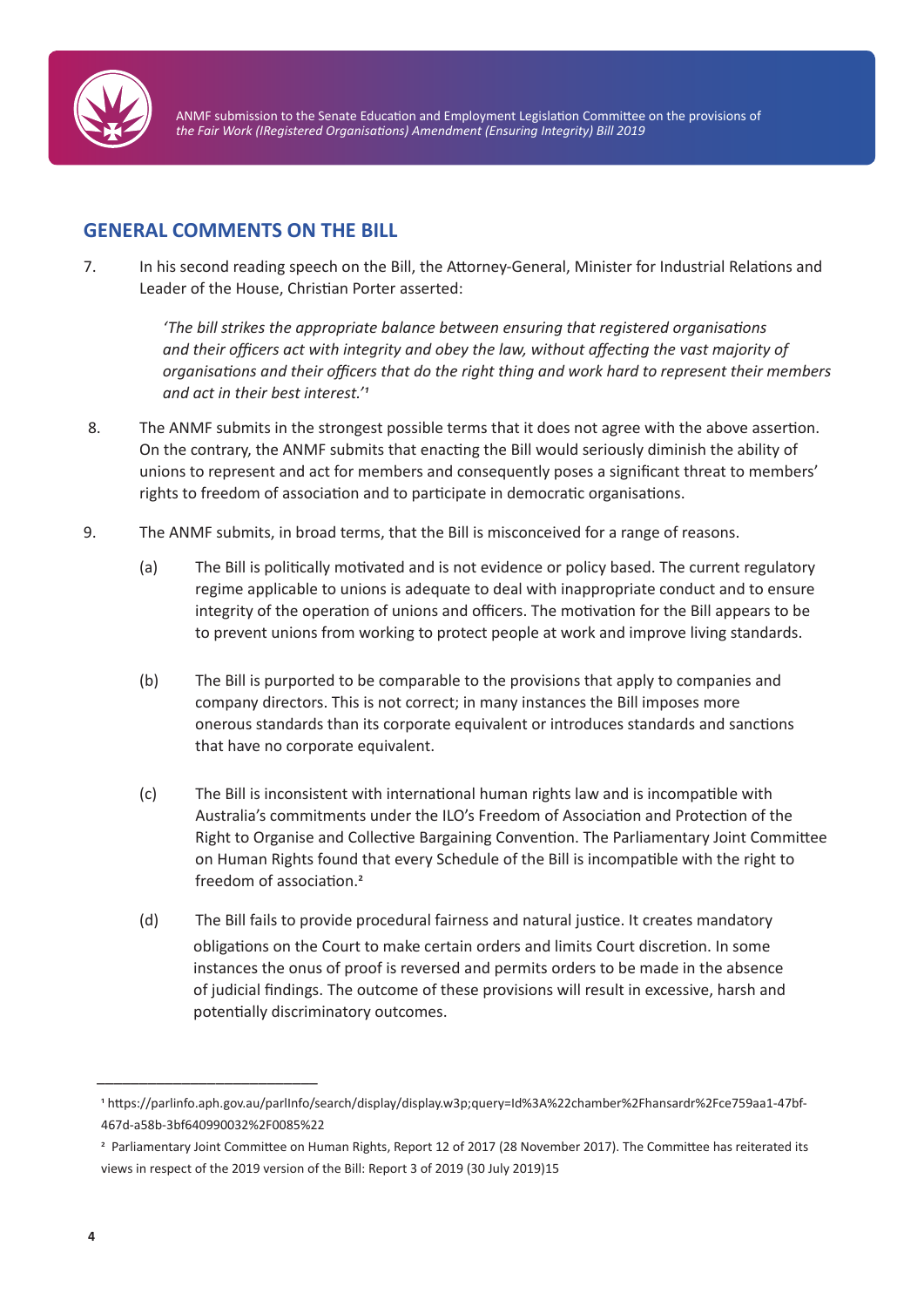

- (e) The Bill expands the scope of standing to make applications for orders for a 'person with sufficient interest'. The term is interpreted as an interest beyond that of an ordinary person. It is foreseeable that an employer or employer organisation would have standing to make application for orders under the Bill. This is open to manipulation and being used for political and industrial purposes beyond the purported scope of the Bill.
- (f) The Bill establishes a disproportionate burden on unions, both in regulation of their operations and sanctions that can be imposed. Australian unions are already heavily regulated to ensure compliance with governance mechanisms and a wide range of sanctions can be imposed. Existing sanctions include disqualification of officers, cancellation of registration and penalties up to \$630,000. In addition, the Bill would create additional legal cost burdens on unions due to the increased scope of applications that can be made against organisations and officers.
- (g) The concept of 'streamlining' procedures is used as a justification for the provisions of the Bill.<sup>3</sup> This is expedient and results in the Bill being weighted in favour of the Court making orders against unions and union officers that have serious consequences for those organisations and officers.

### **THE CURRENT REGULATORY REGIME**

- 10. We note that extensive regulation to police registered organisations already exists in the *Fair Work Act 2009* (FW Act) and the *Fair Work (Registered Organisations) Act 2009* (RO Act). In particular the RO Act provides for regulation including:
	- Prescribing and regulating the rules of organisations;
	- Determining membership of organisations;
	- Regulating for the democratic control of organisations through elections;
	- Imposing numerous and extensive reporting and accounting requirements on organisations; and
	- Regulating the conduct of officers and employees of organisations and branches of organisations, including in prescribed circumstances, the capacity to deregister an organization or disqualify an officer.
- 11. The FW Act provides regulation including, most relevantly, regulation of enterprise agreement making, bargaining orders and provision for taking protected industrial action. Contraventions of civil penalty provisions can result in substantial penalties for both officers and organisations. The current maximum for a serious contravention can be up to \$126,000 for individuals and \$630,000 for bodies corporate.

\_\_\_\_\_\_\_\_\_\_\_\_\_

<sup>3</sup> Second Reading Speech, 4 July 2019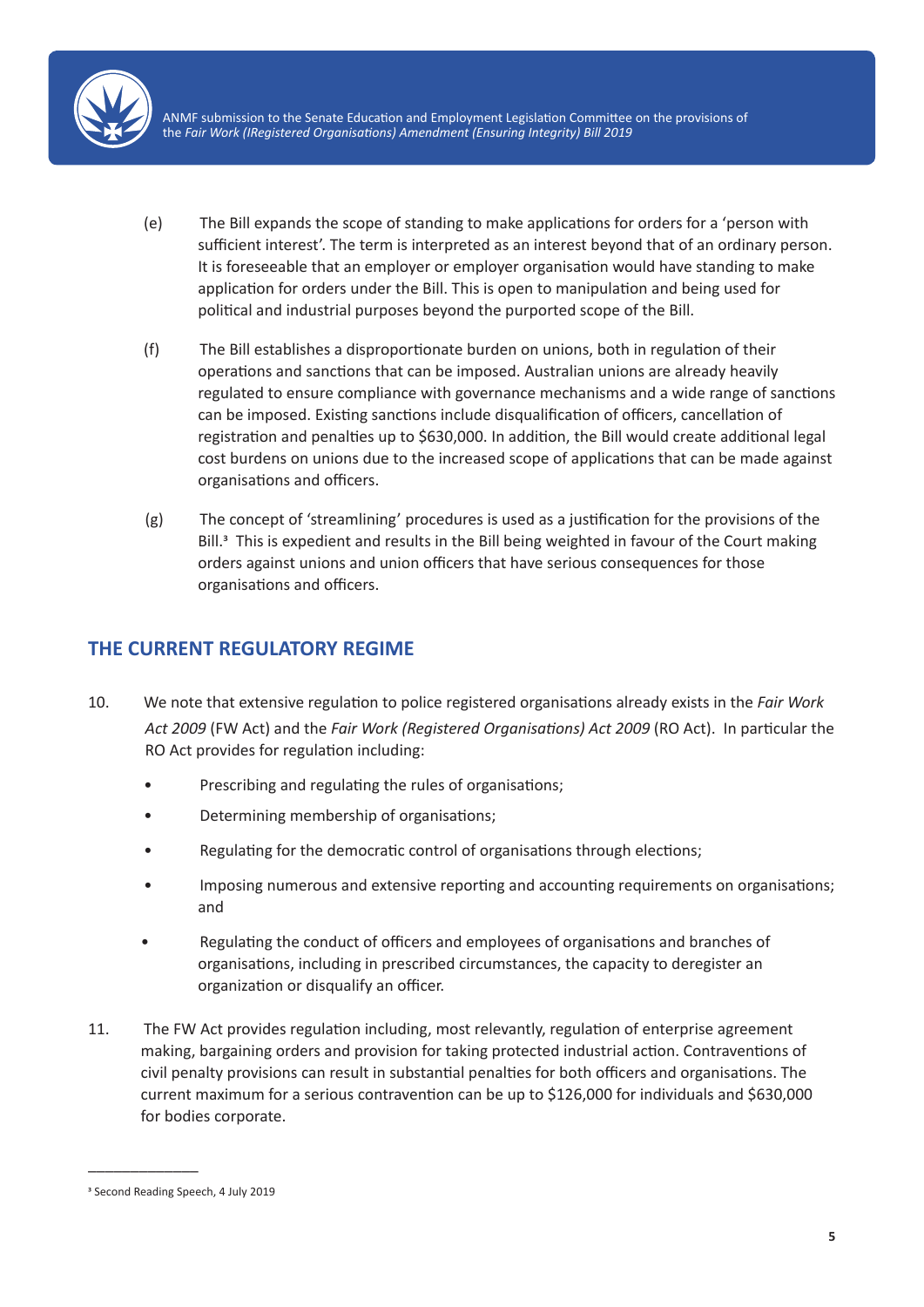

- 12. The RO Act regulates procedures for electing officials and creates reporting requirements to ensure union elections are conducted in procedurally appropriate manners. The election of officers and scrutiny of the election process is a key democratic platform for the operation of unions and ensures members are represented by democratically elected officials.
- 13. The ANMF also has reporting obligations under the *Commonwealth Electoral Act 1918*, with respect to its status as a 'political campaigner' under that legislation. There are penalties under that Act for failing to disclose expenditure incurred for the dominant purpose of creating or communicating electoral matter.
- 14. The ANMF is governed by its own Federal Rules which are required to meet the provisions of the RO Act and cannot be changed without the endorsement of the ANMF Federal Executive and the approval of the Fair Work Commission. The operation of union rules in conjunction with the legislative framework of accountability and transparency appropriately serve the purpose of protecting members and supporting their democratic rights to organise.
- 15. The ANMF agrees it is entirely appropriate for unions to be required to operate in a way that is accountable, transparent and of an appropriate standard expected by their membership, the public and regulatory authorities. The ANMF submits that the current regulatory scheme sets in place high levels of reporting accountability, processes for conducting various activities and sanctions for contraventions that do not need to be expanded upon in order to meet those expectations.

# **SPECIFIC COMMENTS ON THE BILL**

#### Schedule 1: Disqualification from Office

- 16. Section 215 of the RO Act provides that a person convicted of certain 'prescribed offences' is ineligible to be a candidate, or to be elected, or to hold an 'office' in an organization, unless the conviction and any term of imprisonment was more than 5 years ago. These provisions are obviously intended to ensure persons with relatively recent serious criminal convictions not be able to participate in the activities of trade unions.
- 17. However, the Bill seeks to expand the definition of a prescribed offence to now include an offence against a designated law. The following are designated laws:
	- (a) The RO Act;
	- (b) The FW Act;
	- (c) The *Building and Construction Industry (Improving Productivity) Act 2016*
	- (d) The *Work Health and Safety Act 2011*;
	- (e) Each State or Territory OHS law (within the meaning of the *Fair Work Act*);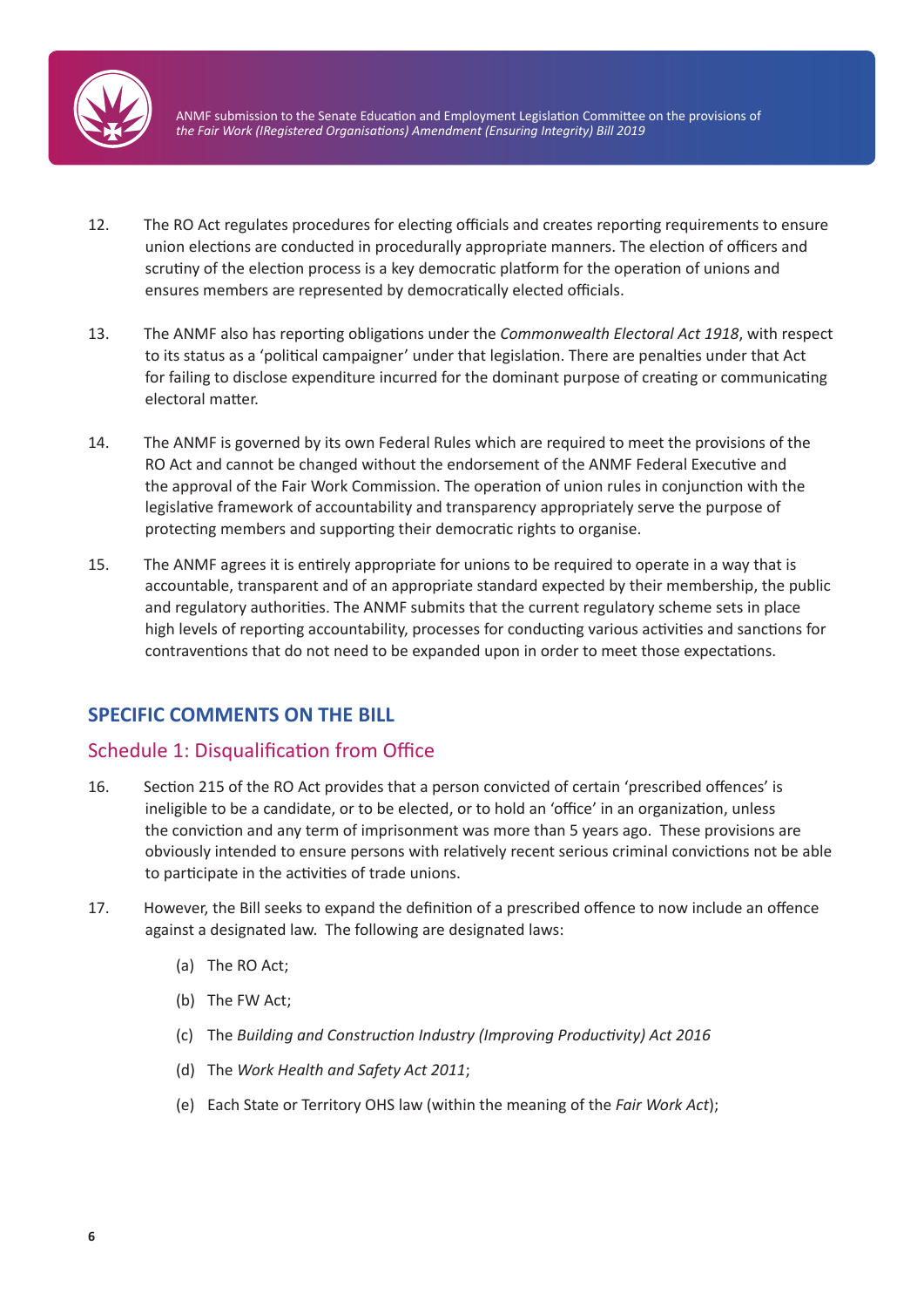

- 18. ANMF does not support the proposals in the Bill that are intended to provide the Registered Organisations Commissioner and the Courts with wide latitude to prevent members of unions from standing for, or holding an elected office in their union. The ANMF is strongly of the view that only union members should determine who and who does not represent them and accordingly the democratic functioning of registered organisations must, where possible, be free of interference by public authorities be they tribunals, courts or the bureaucracy.
- 19. The proposed restrictions to the democratic rights of members contravenes Article 3 of the *Freedom of Association and Protection of the Right to Organise Convention 1948*.4
- 20. The ILO Committee on Freedom of Association has made the following observations on the rights of organisations to organise their administration:

*Legislative provisions which regulate in detail the internal functioning of workers' and employers' organizations pose a serious risk of interference by the public authorities. Where such provisions are deemed necessary by the public authorities, they should simply establish an overall framework in which the greatest possible autonomy is left to the organizations in their functioning and administration. Restrictions on this principle should have the sole objective of protecting the interests of members and guaranteeing the democratic functioning of organizations. Furthermore, there should be a procedure for appeal to an impartial and independent judicial body so as to avoid any risk of excessive or arbitrary interference in the free functioning of organisations. 5*

- 21. The proposed grounds for disqualification are mandatory for serious criminal offences under a Commonwealth, State or Territory or another country punishable upon conviction by imprisonment for life or a period of 5 years or more<sup>6</sup> is potentially discriminatory and also excessive. Automatic disqualification for offences that may have no bearing on the individual's suitability to hold office is harsh and excessive.
- 22. People who have come to Australia from countries with repressive legal systems or excessively harsh criminal codes may be unfairly excluded from office. The application of this ground could result in a range of highly discriminatory outcomes. For example, a person granted refugee status in Australia, could be found guilty in absentia of a criminal offence attracting a sentence of 5 years or more from their country of origin. Such a person would under the proposed laws be ineligible to hold office or to be elected as a union officer, regardless of the nature of the conviction.
- 23. The potential for a person to be disqualified from a leadership position following a minor or technical contravention of civil law is excessive and grossly disproportionate. Disqualification from office has serious personal, financial and career implications for the individual and interferes with membership's right to choose their leadership via the democratic means of the union.
- 24. A further ground for disqualification is a determination that a person is not a fit and proper person.<sup>7</sup> The grounds that can establish a person is not fit and proper can include refusal, revocation or suspension of a right of entry permit or WHS entry permit, certain criminal or civil proceedings or any action by a government agency against the person, or committing an offence punishable by two years or more.

\_\_\_\_\_\_\_\_\_\_\_\_\_\_\_\_\_

<sup>4</sup> ILO Convention 87

<sup>5</sup> Freedom of Association: Compilation of decisions of the Committee on Freedom of Association, ILO.

<sup>6</sup> Schedule 1, Item 8 s212(aa)

<sup>7</sup> Schedule 1, Item 11 s223(5)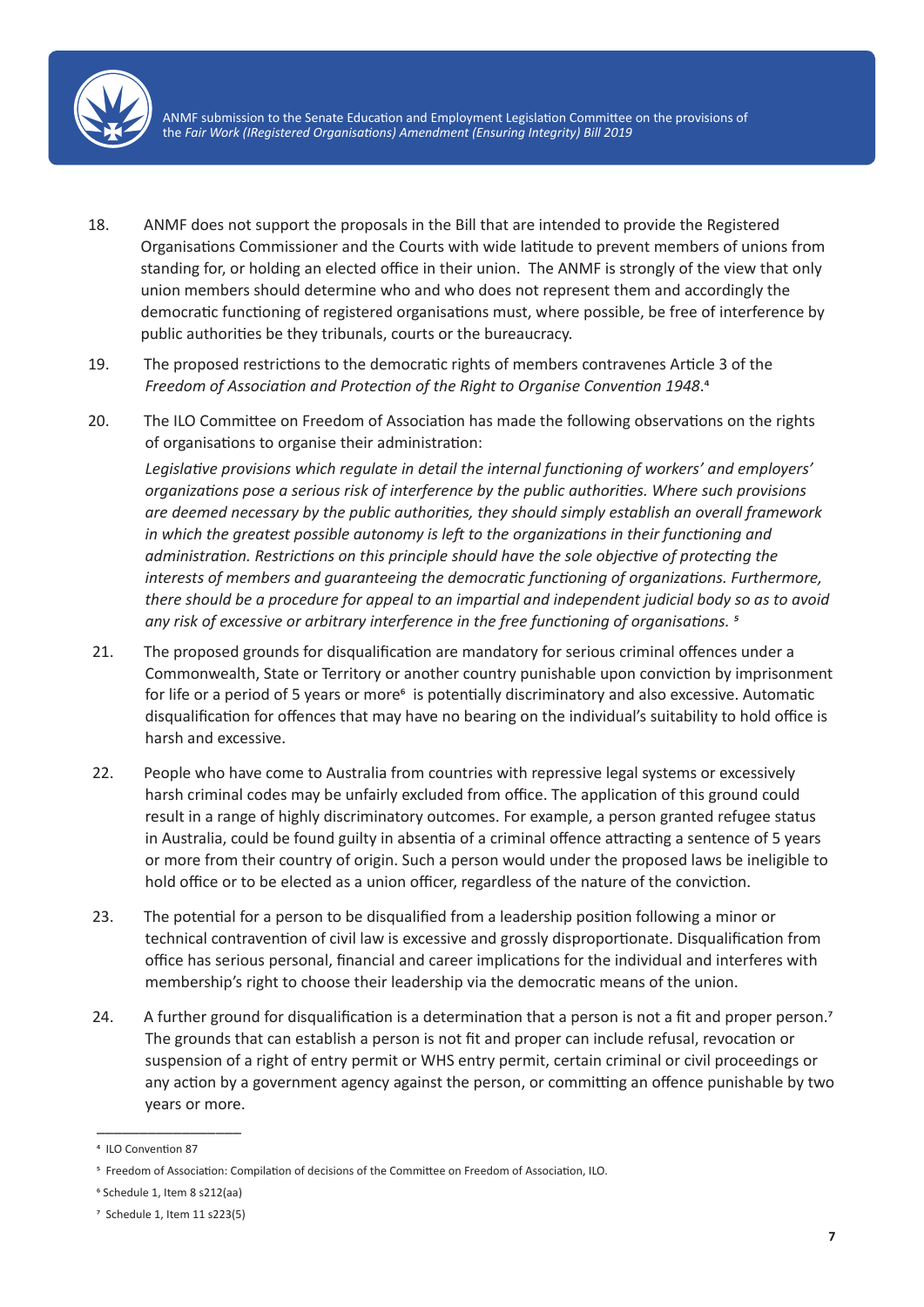

- 25. The 'fit and proper person' grounds are extremely broad and give ample scope for the pursuit of personal or political agendas. There is no assessment of the relevance of the misconduct to the suitability to hold office.
- 26. Many office bearers in the ANMF, including Branch Council members who offer their time on a voluntary basis are registered nurses and midwives. As such, they are subject to the *Health Practitioner Regulation National Law Act 2009* (the National Law) which requires certain criteria and standards be met to both obtain and maintain registration as a health professional. Under the National Law, a nurse or midwife could be subject to investigation, allegations and sanctions for conduct in connection with their professional practice, which may involve consideration of whether the nurse or midwife is a fit and proper person under the relevant professional standards. A finding, or merely an allegation could under the proposed legislation result in a registered practitioner being disqualified from office, regardless of whether the finding is relevant to their work as an elected union officer.
- 27. Disqualification of a union officer on the basis of assessment of being a fit and proper person is one that should be conducted via the internal mechanisms of the union's governing body. Expanding the standing and grounds for disqualification of individuals is dangerous and open to manipulation.
- 28. The ANMF considers the proposed expanded grounds for disqualification of officers are excessive, disproportionate to the problem to be addressed and carries the potential to produce discriminatory and anti-democratic outcomes.

#### Schedule 2: Cancellation of Registration and Alternative Orders

#### Current legislation and proposed onus of proof and findings of fact

- 29. Section 28 and section 29 of the RO Act in their present form provide a wide ranging discretion on the Federal Court to cancel the registration of organisations. The Court may also make orders adapted to address a variety of circumstances that may confront the Court in the context of a cancellation of registration application.
- 30. Proposed section 28J provides that the Court must cancel registration if certain grounds are stablished. The ANMF is concerned about the lack of Court discretion and the reverse onus of proof in these provisions. An organization must demonstrate why it should not be deregistered. The current legislation requires the Court to determine whether it would be unjust to cancel registration having regard to the gravity of the matters constituting the ground for action.
- 31. Under proposed sections 28(C)(5), 28(F)(2) and 28(G)(3) the Court can be satisfied that grounds for cancellation are made out on the basis of a 'finding of fact in proceedings in any court'. This removes the obligation from the Federal Court to make findings of fact before proceeding to make orders of significant consequence.
- 32. The efforts to provide a 'streamlined' approach to cancellation of registration result in a loss of natural justice and procedural fairness. The impact of cancellation of registration is significant and impacts on potentially many thousands of individuals' right to be members of their chosen union.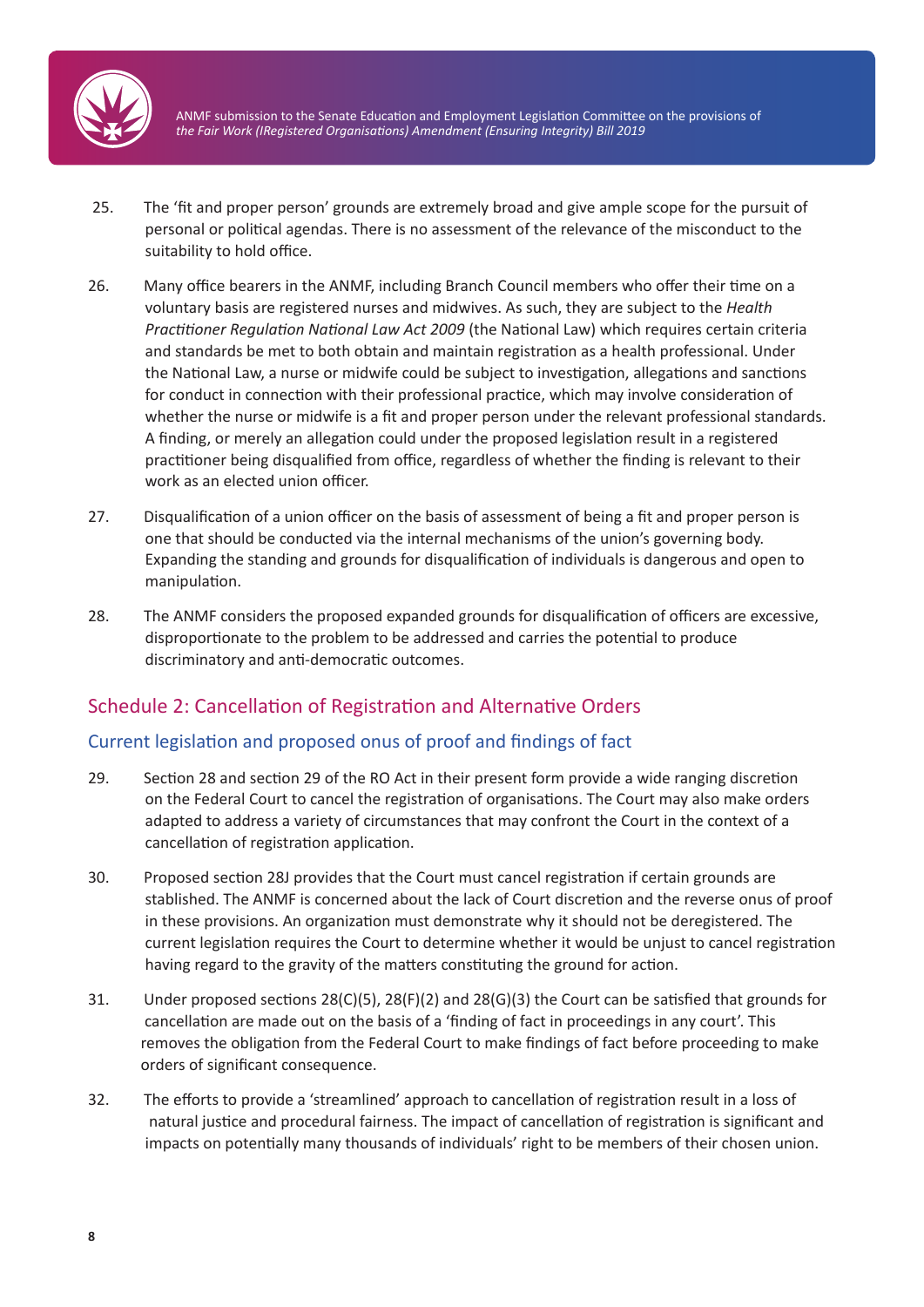

For Courts to be required to take mandatory action of such a drastic nature, the onus of proof should be on the applicant and subject to judicial findings. It is expedient to propose legislation with such serious consequences on the basis of 'streamlining' procedure.

- 33. In stark contrast is section 1317E of the Corporations Law which requires express declarations to be made by a Court thereby requiring the Court and the parties to directly address the question of a finding appropriately framed and identified. (See section 1317E (2) of the Corporations Law).
- 34. Further, the proposed cancellation of registration scheme is not compatible with the human rights principles of freedom of association and would place Australia at the extreme of legislative regimes. In the opinion of The International Centre for Trade Union Rights

*'None of the industrialised democracies we surveyed entertain anything approximating such a punitive regime for the deregistration of trade unions.'8*

# **CONCERNS WITH THE GROUNDS FOR**

\_\_\_\_\_\_\_\_\_\_\_\_\_\_\_\_\_

# **CANCELLATION OR MAKING ALTERNATIVE ORDERS**

- 35. Proposed section 28C(b)(ii) provides new grounds for orders where 'affairs of the organisation, or a part of the organisation, have been or are being conducted in a manner that is contrary to the interests of the members of the organisation or part as a whole'.
- 36. For a union, such as the ANMF with branches in each state and territory and a large and diverse membership, the above ground is of particular concern. For example, the ANMF has multiple enterprise agreements covering different groups of employees who are all employed by the same federal system employer. Employee groups may be identified by workplace, region, state or territory or across states and territories. Given a range of factors, it is not uncommon for enterprise agreements with the same employer to reflect inconsistent wage and condition outcomes. It is conceivable under this proposed ground that inconsistent outcomes (reflective of the particular circumstances of each agreement) could form the basis for an application.
- 37. It is not uncommon for employees covered by a single enterprise agreement to have conditions and wages that vary. In determining whether to accept a proposed enterprise agreement, members are often asked to accept a wage outcome that favours one group of members over another. This may for example be to uplift wages for a disadvantaged classification of employees which is not applied to other employees. The FW Act provides mechanisms for approval of agreements that ensures this process is conducted fairly.
- 38. The ANMF operates on a democratic basis in accordance with its rules. It is the nature of collective organisations to work to achieve outcomes that are in the interests of members and to determine by its own democratic processes whether compromise is accepted.

<sup>8</sup> Daniel Blackburn and Ciaran Cross, 'Fair Work (Registered Organisations) Amendment (Ensuring Integrity) Bill 2019' International Centre for Trade Union Rights on behalf of the Australian Council of Trade Unions, July 2019,16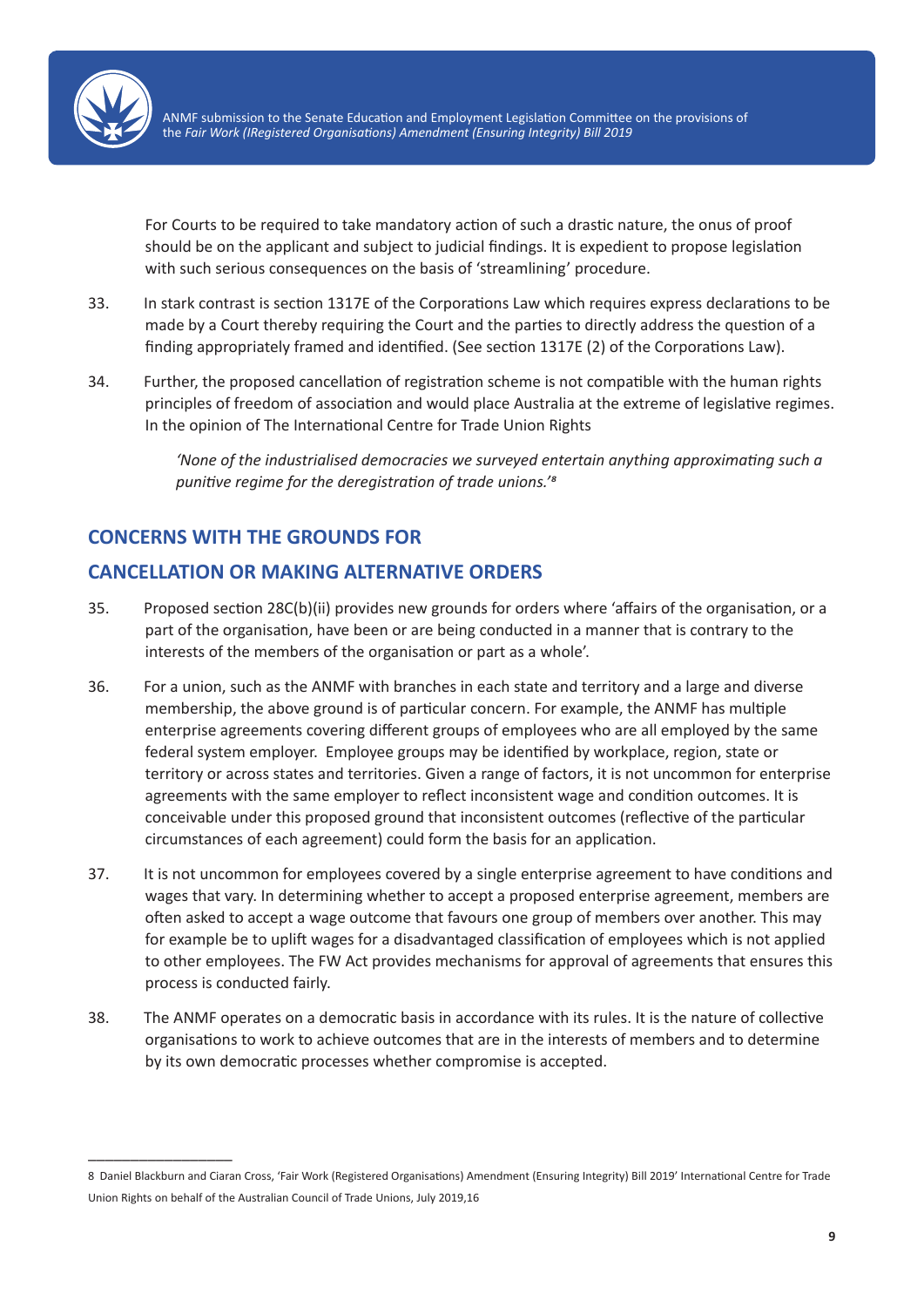

- 39. The expanded scope for applications under proposed section 28C is divisive, undermines collective and democratic processes and invites costly litigious behaviour. It is contrary to the intentions of the RO Act, in particular to provide for the democratic functioning of organisations and respecting the role of employer and employee organisations in facilitating the operation of the workplace relations system.9
- 40. The proposed sections 28D to 28H raise a number of concerns and notably have no analogue in the Corporations Law.
- 41. The grounds for cancellation or alternative orders provided for under 28D to 28G range from a finding of serious criminal offence by an organization to failure to comply with an order under a designated law.
- 42. An order under a designated law can be for a range of matters with varying levels of seriousness, including failing to attend a bargaining meeting in accordance with a bargaining order, right of entry breaches or financial reporting breaches. The current RO Act and FW Act impose penalties for such breaches and penalties are assessed with reference to the severity of the contravention.
- 43. Proposed 28F provides where an organisation or a substantial number of members of the organisation or part of the organisation have failed to comply with an order or injunction under a designated law grounds for an application can be made out.
- 44. To expose organisations to cancellation or alternative orders for comparatively minor contraventions, or contraventions that do not have proper bearing on the operation of the organisation is excessively punitive and an unwarranted interference with members' right to freedom of association.
- 45. The operation of this ground also gives opportunity for the actions of a small part of an organisation, its officers or membership to have a disproportionate and unwarranted effect on the organisation or membership as a whole.
- 46. Section 28G provides a ground where an organization or a substantial number of members or, part of the organization or a class of members engage in industrial action other than protected action.
- 47. The determination of what constitutes industrial action and the scope of protected industrial action is the subject of judicial interpretation. Because of the complexities surrounding what is or is not "protected" industrial action and the uncertainty about the nature of industrial action, it is inevitable that grounds for deregistration will arise in the normal ebb and flow of industrial negotiations and bargaining.
- 48. Some legitimate union activities, such as campaigning for improvements to nurse/midwife to patient ratios, occur outside the scope of pursuing an enterprise agreement and could not therefore be subject to a protected action ballot.

\_\_\_\_\_\_\_\_\_\_\_\_\_ ⁹ RO Act s5(3)(d) and 5(5)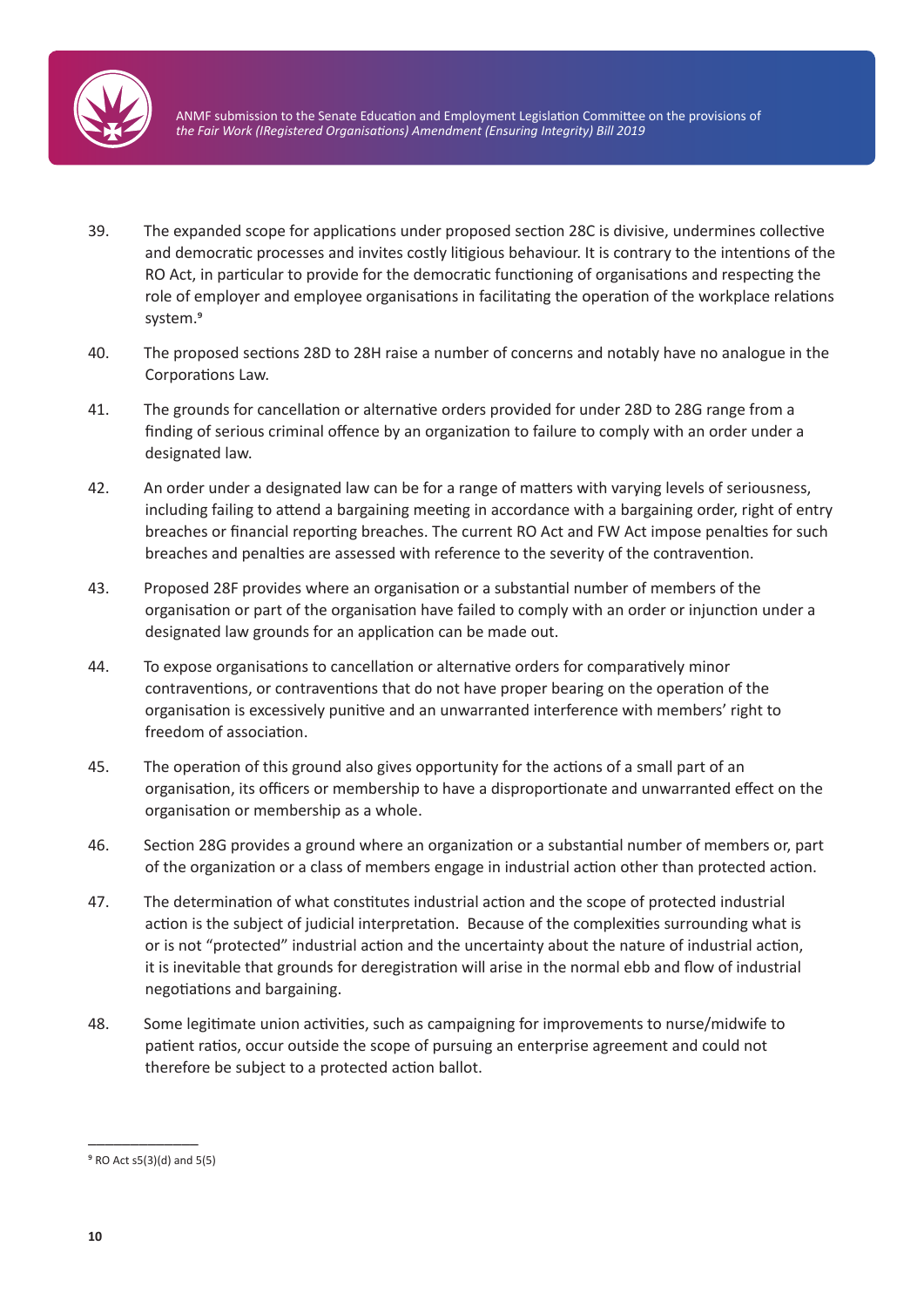

- 49. The ANMF takes extreme care in pursuing any industrial activity not to breach the law and to ensure that any activity taken does not impact on the health and safety of the community. Nevertheless, ANMF members have been motivated to take action against unsafe work practices that pose a risk to their own health and that of health and aged care recipients.
- 50. The grounds for cancellation of registration or making alternative orders set out in section 28G is of great concern to the ANMF and its membership. The paragraphs below illustrate how this proposed ground and other parts of the Bill may impact on the ANMF and its members.

# **IMPACT OF THE BILL ON THE WORK OF THE ANMF**

- 51. The ANMF has long campaigned on behalf of members and with members for improved conditions for nurses, midwives and care workers. More importantly, the ANMF has campaigned for conditions to improve health outcomes and increase quality and safe care for members of the community as is required by their professional obligations.
- 52. In her second reading speech<sup>10</sup>, Ged Kearney MP outlined the actions taken by the Victorian branch of the ANF (as it then was) seeking to fix the Victorian public health system that had been decimated by Jeff Kennett and his government. She described how the campaign sought to address excessive workloads due to the shortage of nurses which had resulted in a reduction in the quality of care. The campaign called on members and officers of the Victorian branch to take industrial action, some of which was unprotected. The campaign was successful and nurse-to-patient ratios were introduced in Victoria. Ratios in public hospitals are now embedded in law in Victoria. This would not have happened without the campaign of the Victorian branch of the ANF.
- 53. As her second reading speech points out, if this Bill goes ahead, a campaign similar to the 1999 Victorian nurse-to patient ratio campaign could attract drastic consequences for the ANMF and inhibit the ANMF's capacity to engage members in industrial action, whether protected or otherwise.
- 54. The ANMF, as a federal entity and through its branches has campaigned for staffing levels and skills mix in aged care. To support the campaign members undertook activities such as wearing t-shirts, using banners, speaking at protests and in rare instances, changing work patterns to highlight the campaign issues. These actions are sometimes initiated by members and conducted independently of the branch.
- 55. The ANMF considers this campaign to be of national significance and has undertaken the work in order to improve the health outcomes and safety of people in aged care. The introduction of proposed section 28G would however, expose the ANMF to cancellation of registration for pursuing a campaign that is widely supported by members and fully endorsed via internal governance procedures under the ANMF Federal Rules.

\_\_\_\_\_\_\_\_\_\_\_\_\_\_\_\_\_\_

<sup>10</sup> Ged Kearney MP, Second Reading Speech, 31 July 2019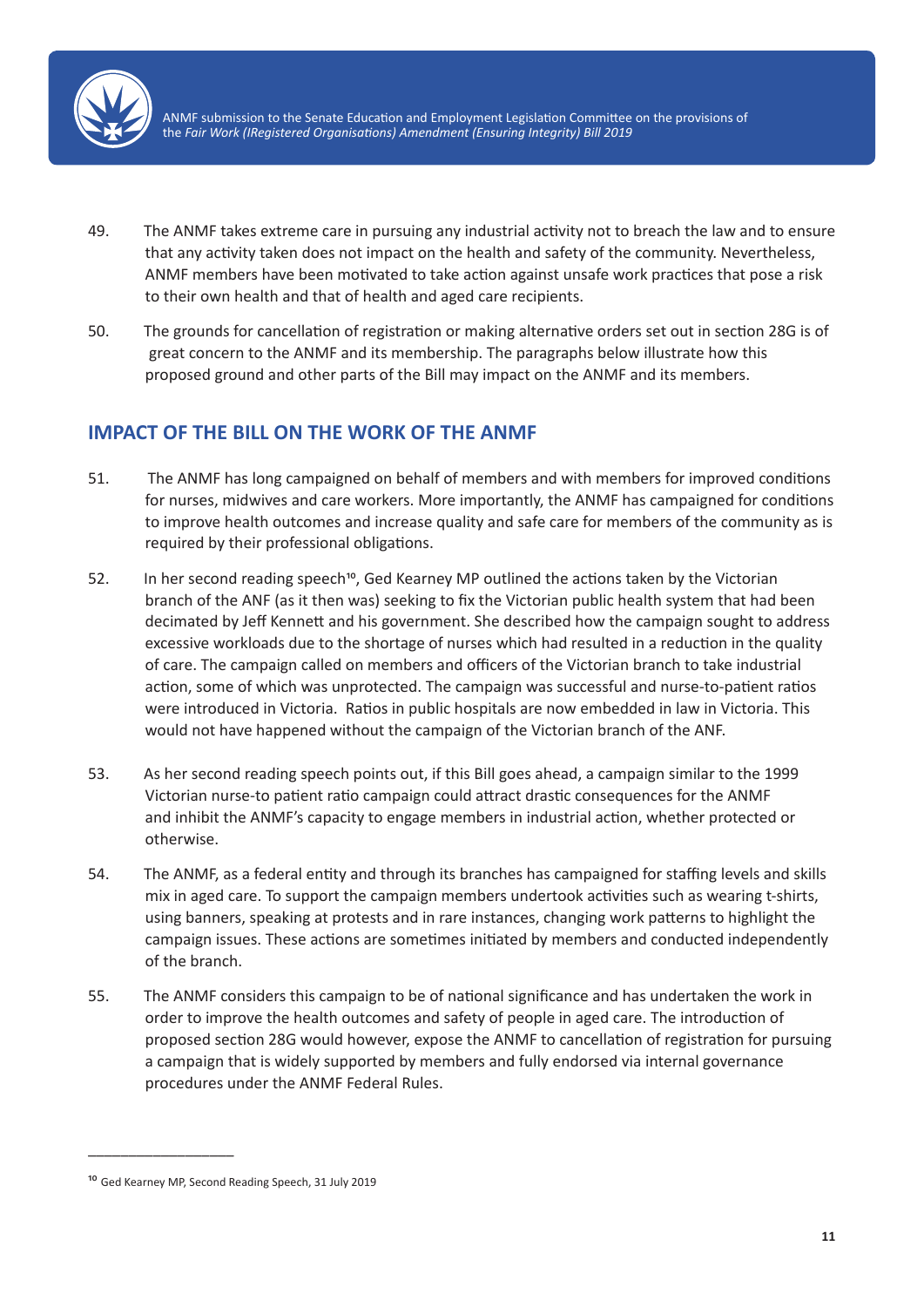

- 56. In recent times, branches of the ANMF have been engaged in activities that may fall foul of the proposed Bill. The following are examples of actions taken that have led to positive outcomes for members and the community. It should be noted, that in the case of the NSW examples below, the activities were undertaken in the state system, but are nevertheless examples of the actions members take to ensure positive outcomes for members and the community.
	- (a) In NSW, more than 50 nurses and midwives rallied outside Blacktown Hospital to call for action following eight assaults on staff in a specialised aged care unit over a three-week period. After meeting NSWNMA branch and state officials, Western Sydney Local Health District management agreed to increase nurse numbers from two to three on each shift, allow staff to temporarily transfer to other units in order to get a break and approved the development of an education plan to give all unit staff the required skills.
	- (b) NSWNMA members refused on safety grounds to work as directed in the high dependency unit (HDU) of Nolan House, part of the Albury Wodonga Health campus on the border of NSW and Victoria. The safety grounds included concern that as a result of the unit having an exit by key only there were episodes when staff were trapped and unable to exit the HDU until they were safely extracted with the aid of police and/or hospital security and porters. Their stand - including closing beds and refusing to admit patients - led to an occupational health and safety review, a meeting with a NSW minister and an agreement to reconfigure the HDU to make it safer.
	- (c) In 2011/12, the Victorian Branch of the then ANF took both unprotected and protected industrial action in order to retain longstanding minimum nurse/midwife to patient ratios applying in the Victorian public health sector. These minimum nurse/midwife to patient ratios had delivered safer and better-quality care to the Victorian community and assisted in supporting the recruitment and retention of nurses and midwives which had reached critically low levels in the 1990s.

The taking of industrial action was endorsed at state-wide meetings of members and commenced thereafter , including in the form of unprotected rolling stoppages of work at the Royal Melbourne Hospital, Dandenong Hospital and the Western Hospital followed by rolling stoppages at Alfred Hospital, Latrobe Regional Hospital, Sunshine Hospital, Austin Hospital, Bendigo Hospital, Monash Medical Centre, Maroondah Hospital, Ballarat Hospital, St Vincent's Hospital, Frankston Hospital, Geelong Hospital and the Northern Hospital. In addition to this action, groups of members also engaged in spontaneous unprotected industrial action in some workplaces including at the Warrnambool Base Hospital in response to the threat of losing nurse/midwife to patient ratios.

Minimum nurse/midwife to patient ratios were retained with the support of the Victorian community in that round of bargaining, and are now the subject of Victorian state legislation, the Safe Patient Care (Nurse to Patient and Midwife to Patient Ratios) Act 2015.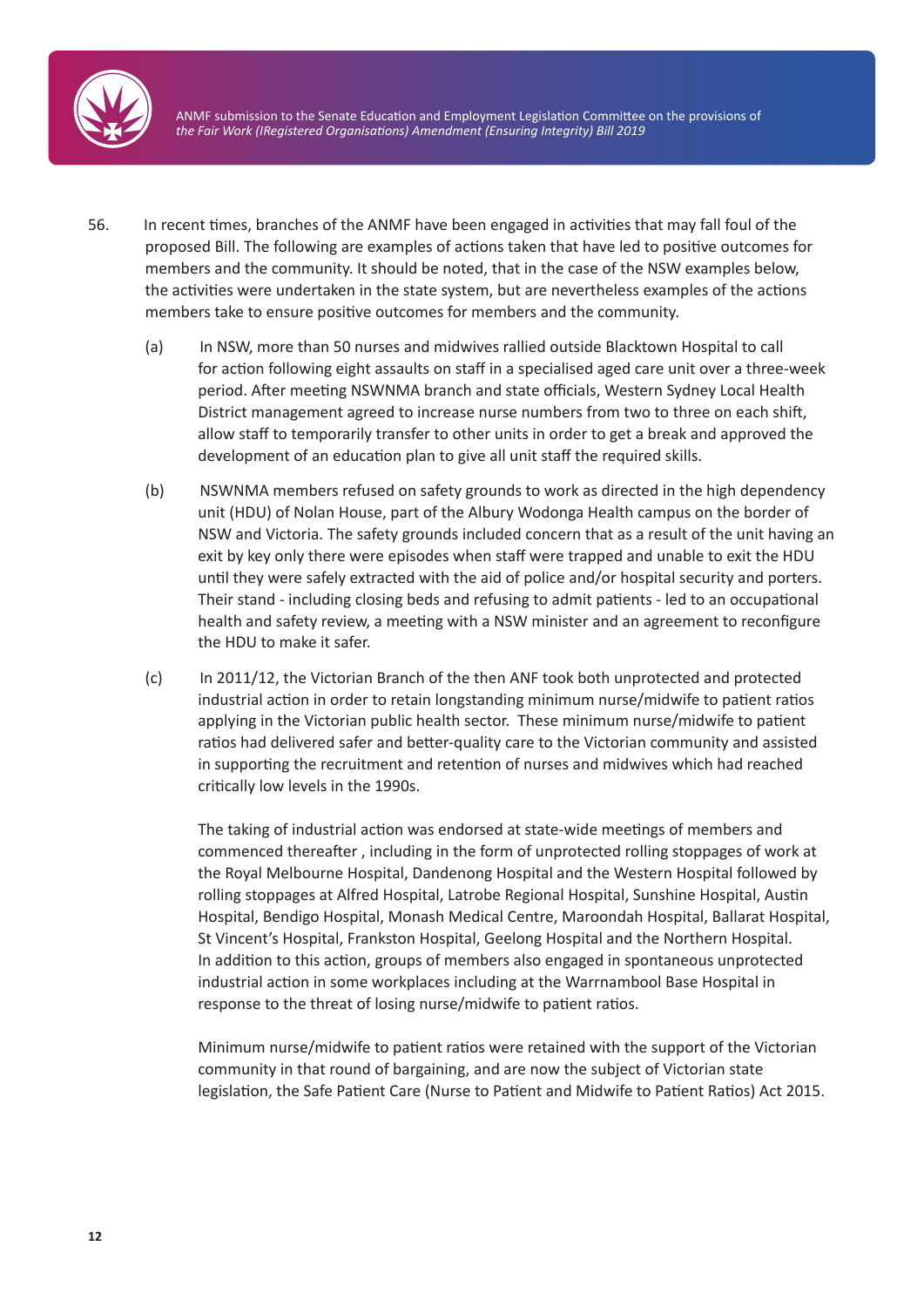

- (d) In 2018 the ANMF SA (Branch) developed and executed the 'Take the WAIT off' campaign utilising a range of media and other member and community engagement platforms to:
	- i. raise awareness of the chronic overcrowding at Adelaide's major metropolitan hospitals; and
	- ii. agitate a groundswell of community support to prompt Government action on short-term solutions to start to alleviate pressure felt by staff in emergency departments and hospital inpatient units.

The campaign included a range of media strategies, rallying on the steps of parliament and members wearing campaign stickers at work and putting up posters in public areas of hospitals. Following an extensive media and awareness raising campaign to reduce wait times in public hospitals caused by lack of beds, the Government agreed to create significant additional capacity across the health system, totalling some 135+ beds.

(e) Recently in Queensland, Carinity Wishart Gardens made a number of kitchen hands redundant and then instructed Assistants in Nursing (AINs) and Personal Carers (PC) to undertake the work of the kitchenhands.

The kitchenhands' work included taking food from a bain-marie, putting it on plates, and delivering it to residents. AINs and carers circulated a petition-style document indicating they would not take on this work, as it would interfere with their role of providing essential nursing care, such as showering residents. Our members decided to implement the collective refusal if at least 70% of AINs and PCs signed it.

Members quickly achieved that target and the QNMU notified the employer in writing of the collective refusal and that it was protected industrial activity. The employer claimed staff were taking illegal industrial action and applied to the FWC for an order against the QNMU and the AINs and PCs. After hearing evidence from the QNMU workplace representative, the FWC dismissed Carinity's claim, deciding the AINs and PCs had continued to do their work and the collective refusal was not illegal industrial action.

AINs and carers who for are already hard-pressed for time are continuing to hold their ground by refusing to take on the work of kitchen staff.

- 57. The example from Queensland highlights that members taking action that seeks to protect their workplace rights and the health and safety of the residents they care for can be subject to challenge at the Fair Work Commission. Of great concern, the Bill appears to provide a second avenue for pursuing orders against unions. In this case, the Fair Work Commission finding that the action was not illegal industrial action, while admissible<sup>11</sup>, would not preclude an application under sections 28 or 28A.
- 58. The above are just a few examples of activities of the ANMF and its branches, members and officers that may attract the negative consequences of this Bill, whether it be disqualification of officers, cancellation of registration or alternative orders.

\_\_\_\_\_\_\_\_\_\_\_\_\_\_\_\_\_\_\_ 11 Schedule 2 s28G(3)